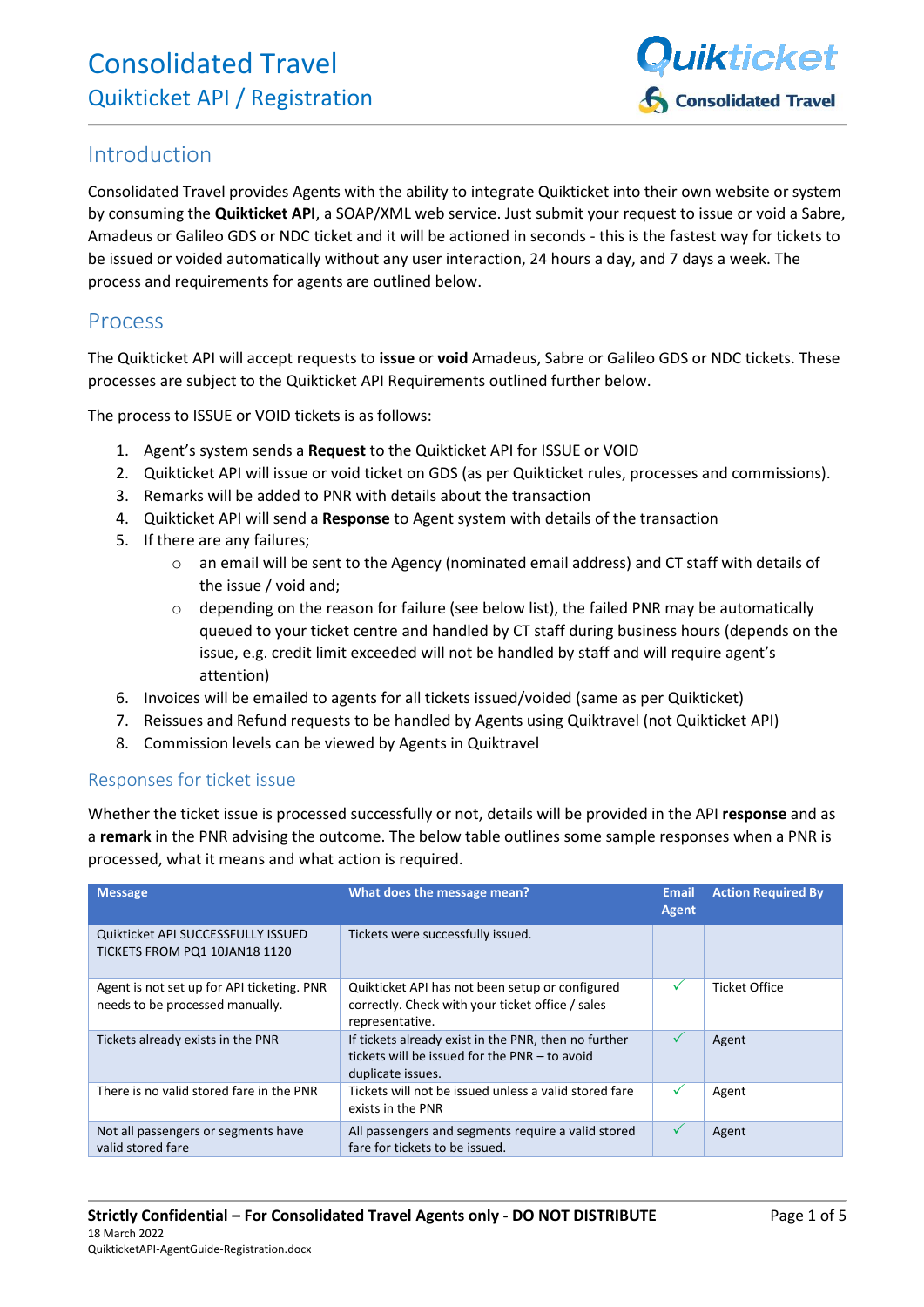

| Agency is not allowed to issue<br>{CASH/CREDIT} tickets thru Quikticket. | You need to ensure that the form of payment used<br>in the PNR is authorised for your Quikticket profile.                                                                                                                                                                                                        | ✓            | Agent                |
|--------------------------------------------------------------------------|------------------------------------------------------------------------------------------------------------------------------------------------------------------------------------------------------------------------------------------------------------------------------------------------------------------|--------------|----------------------|
| Validation failed on fare, taxes and or<br>commission.                   | There was an issue identified during the validation<br>of the fare, taxes and/or commission. Check these<br>items.                                                                                                                                                                                               | $\checkmark$ | <b>Ticket Office</b> |
| Credit Limit exceeded for account {0}                                    | Agency has exceeded the Quikticket credit limit for<br>cash transactions and no further cash tickets can be<br>processed.                                                                                                                                                                                        | $\checkmark$ | Agent                |
| Available Credit is unavailable for<br>$account \{0\}$                   | There was a problem with determining the Agency<br>credit limit or it may not be set up correctly. Retry<br>the PNR later or contact your Ticket Office or sales<br>representative.                                                                                                                              | $\checkmark$ | Agent                |
| Carrier QF is not set up to issue tickets<br>thru the API.               | Quikticket API validates against airlines that the<br>Agency is allowed to issue tickets on and will not<br>issue tickets for any unauthorised airlines. Check<br>with your Ticket Office or sales representative if you<br>need access to the airline.                                                          | ✓            | <b>Ticket Office</b> |
| {Any stored fare validation errors}                                      | Quikticket will process many validations before<br>issuing off the stored fare. If there are any issues,<br>details will be provided in the remarks.                                                                                                                                                             | $\checkmark$ | <b>Ticket Office</b> |
| Tickets have not been issued for pax<br><b>SAMPLER JOHN</b>              | Quikticket API will issue tickets for all passengers in<br>the PNR. If there are any problems for certain<br>passengers, it will not issue tickets for those<br>particular passengers but may have issued tickets<br>for others. You will need to send a PNR for any<br>unsuccessful passengers to try it again. | $\checkmark$ | <b>Ticket Office</b> |
| {Any CRS Errors}                                                         | When Quikticket API encounters any GDS related<br>errors such as connection errors.                                                                                                                                                                                                                              | $\checkmark$ | <b>Ticket Office</b> |

#### Responses when VOIDING tickets

Whether the ticket void is processed successfully or not, details will be provided in the API **response** and as a **remark** in the PNR advising the outcome. The below table outlines some sample responses when a PNR is processed, what it means and what action is required.

| <b>Message in PNR Remarks</b>                                                                                 | What does the message mean?                                                                                                                                                      | <b>Queued to</b><br><b>SUCCESSFUL /</b><br><b>X</b> UNSUCCESSFUL<br>queue | <b>Email</b><br><b>Agent</b> | <b>Action</b><br><b>Required</b><br><b>By</b> |
|---------------------------------------------------------------------------------------------------------------|----------------------------------------------------------------------------------------------------------------------------------------------------------------------------------|---------------------------------------------------------------------------|------------------------------|-----------------------------------------------|
| Quikticket API has voided ticket<br>xxx-xxxxxxxxxx on 01JAN at 1330                                           | The requested ticket was successfully voided.                                                                                                                                    |                                                                           |                              |                                               |
| No ticket numbers exist in our<br>system or is not live in our<br>system. Please verify ticket<br>numbers.    | The ticket numbers specified does not exist in<br>our system or is already cancelled. Only live<br>tickets which have been issued by Quikticket<br>can be voided.                | $\boldsymbol{\mathsf{x}}$                                                 |                              | Agent                                         |
| Agent is not set up for API<br>ticketing. PNR needs to be<br>processed manually.                              | Quikticket API will only accept void requests<br>from authorised agents.                                                                                                         | $\mathbf x$                                                               |                              | <b>Ticket</b><br>Office                       |
| Ticket Number xxxxxxxxxxxxx<br>does not exist or is not live in<br>our system. Please verify ticket<br>number | Requested ticket number for voiding doesn't<br>exist or is already cancelled according to<br>Quikticket records. Only tickets considered live<br>from our records can be voided. | ×                                                                         |                              | Agent                                         |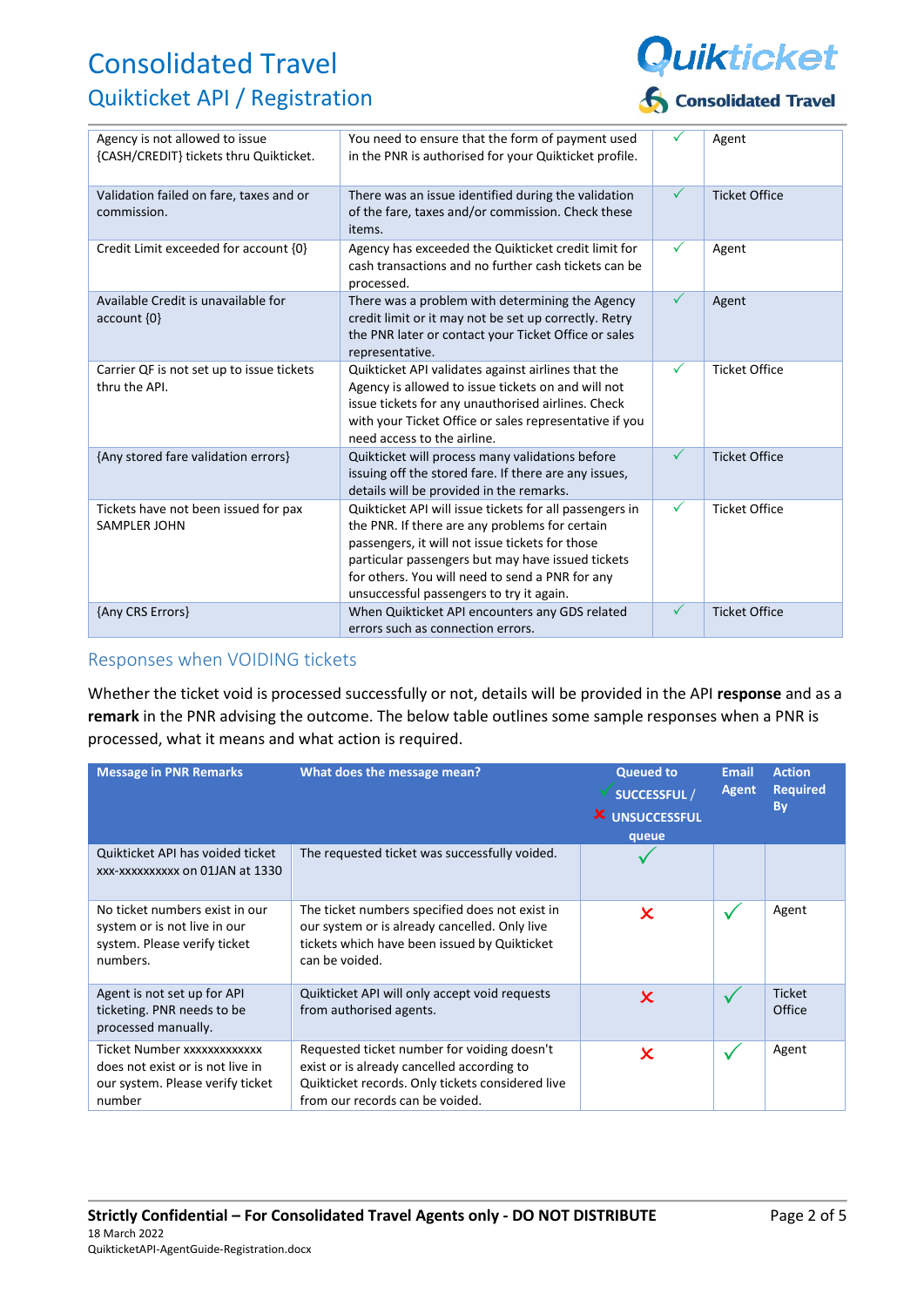

| ERROR - Quikticket API could not<br>void ticket xxxxxxxxxxxxx on<br>01JAN at 0935. Please void<br>manually in the GDS - {GDS error<br>message | An attempt was made to void the ticket but due<br>to most likely a GDS error, it failed to void the<br>ticket. Any GDS error message will also be<br>shown. This could happen when a void is<br>attempted after midnight. |  | <b>Ticket</b><br>Office |
|-----------------------------------------------------------------------------------------------------------------------------------------------|---------------------------------------------------------------------------------------------------------------------------------------------------------------------------------------------------------------------------|--|-------------------------|
| ERROR - Quikticket API could not<br>find any tickets in PNR to void<br>on 01JAN at 0830                                                       | The ticket numbers requested could not be<br>found in the PNR or the tickets specified do not<br>belong to the PNR. *                                                                                                     |  | Agent                   |

**\* Not applicable to NDC bookings.**

### Fees

Please speak to your Consolidated Travel sales representative about the latest fees to use the Quikticket API service.

## Setup

Contact your Consolidated Travel sales manager to help you with the following setup requirements/process.

- Agents will need a **Consolidated Travel account** and be setup as a **Quikticket** Agency which includes GDS PCC security setup.
- Once setup as a Quikticket user, you will be provided with **Quikticket API credentials** to access the web service.
- Agents must complete the **Registration / Authorisation** section below and send it to your Consolidated Travel sales representative.
- Agent's developers will need to review the **Quikticket API User Guide** to understand how to use the API and adapt it into existing systems. This will be sent after account setup.
- Developers code their systems, test and then **go live**.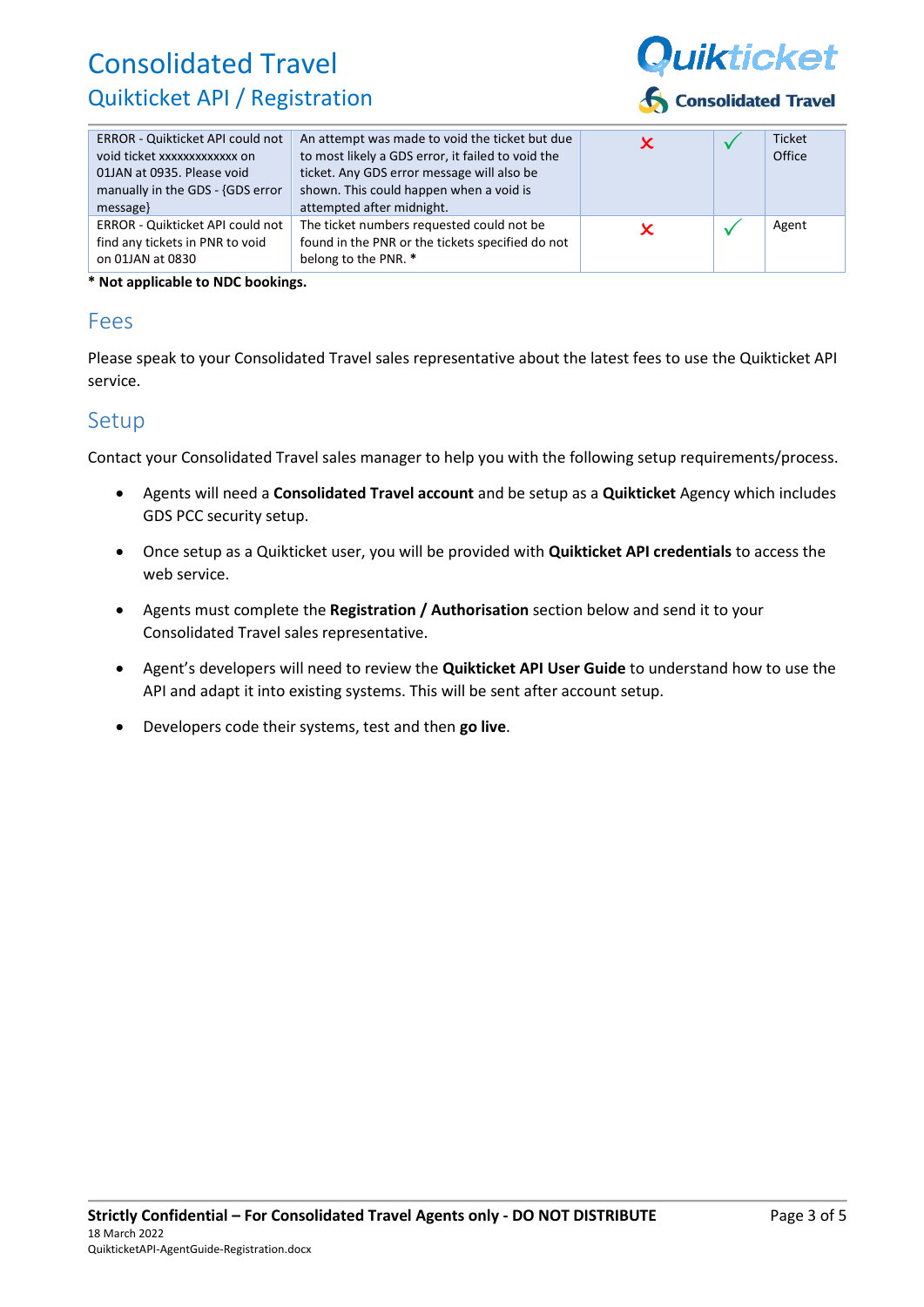

## <span id="page-3-0"></span>Quikticket API Requirements

Agents sending PNRs to the Quikticket API must acknowledge and adhere to the following conditions in conjunction with the **Quikticket Terms and Conditions** and **Terms of Trade** as per Consolidated Travel Credit Application form.

- 1. Ensure security access is setup between CT and Agency PCC/OID (same as Quikticket):
	- a. Sabre Agents: Global Security / Branch Access
	- b. Galileo Agents: Ad Hoc Data Share
	- c. Amadeus Agents: Extended Office Security (PNO, PNG, QUE, TST & PDR Write access)
- 2. For Ticket **Issues**:
	- a. All sectors and passengers in the PNR will be issued
	- b. PNR MUST contain stored fares for all passengers and sectors
	- c. Credit Form of Payment MUST be stored in PNR in the correct GDS format otherwise tickets will be issued as CASH
	- d. PNR must contain all necessary SSR documents (e.g. passenger passport details, age, etc.)
	- e. Any stored fare with Agent's exclusive private fares (which are not available to Consolidated Travel) will incur ADMs payable by the agent.
- 3. For Ticket **Voids**:
	- a. All specified tickets will be voided.
	- b. For NDC bookings, all tickets will always be voided.
	- c. All ticket voids not processed successfully will not be responsibility of Quikticket API.

**Quikticket Terms & Conditions** also apply which can be located at

[https://onlinehelp.quik.travel/quiktravel/docs/quiktravel-termsconditions.pdf.](https://onlinehelp.quik.travel/quiktravel/docs/quiktravel-termsconditions.pdf)

**Terms & Conditions of Trade** can be found online on Consolidated Travel website at <https://consolidated.travel/media/1181/consolidatedtravel-accountapplicationform.pdf>

## Support

If there are any issues encountered with the Quikticket API, please log a call with support and provide as much detail as possible about your request.

[help@quik.travel](mailto:help@quik.travel)